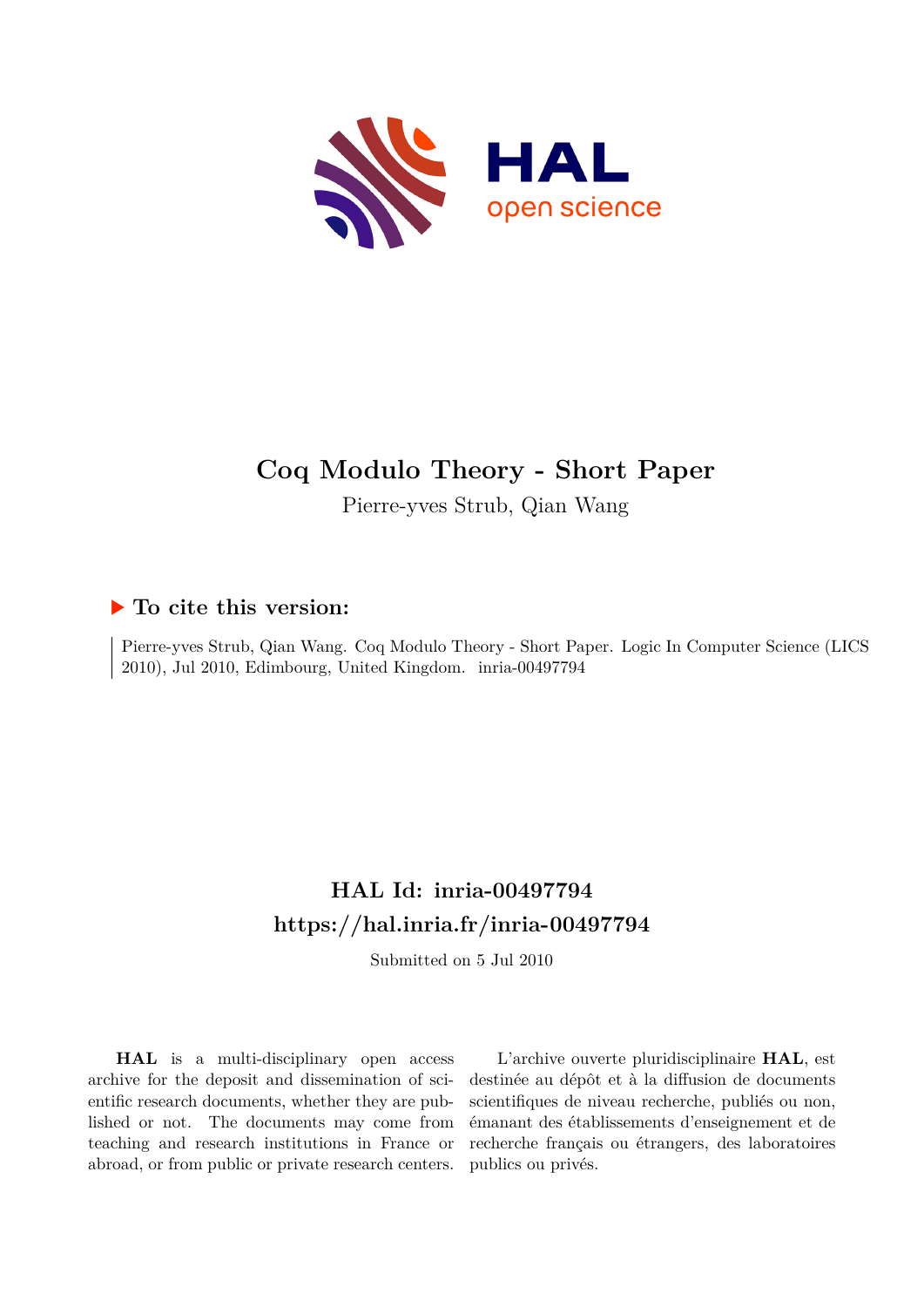#### Coq Modulo Theory

Pierre-Yves Strub INRIA - Tsinghua University pierre-yves@strub.nu

Theorem provers like COQ [3] based on the Curry-Howard isomorphism enjoy a mechanism which incorporates computations within deductions. This allows replacing the proof of a proposition by the proof of an equivalent proposition obtained from the former thanks to possibly complex computations. Adding more power to this mechanism leads to a calculus which is more expressive (more terms are typable), which provides more automation (more deduction steps are hidden in computations) and, most importantly, eases the use of dependent data types in proof development.

COQ was initially based on the Calculus of Constructions (CC) of Coquand and Huet [4], which is an impredicative type theory incorporating polymorphism, dependent types and type constructors. At that time, computations were restricted to *β*-reduction: other forms of computations were encoded as deductions.

The Calculus of Inductive Constructions of Coquand and Paulin [5, 11] introduced inductive types and their associated elimination rules. CIC permits, for example, a definition of Peano natural numbers based on the two constructors 0 and *S* along with the ability to define addition by induction:  $x + 0 \rightarrow x$  and  $x + S(y) \rightarrow S(x + y)$ . The calculus can then identify the expressions  $x + S(S(y))$  and  $S(x + y) + S(0)$ , but fails in identifying  $x + S(y)$  and  $S(x) + y$ . This forbids users to easily define functions on dependent data-types (like the reverse function on dependent lists) as the types  $\textbf{list}(n + 1)$  and  $\textbf{list}(1 + n)$  will not be convertible to each other.

In the 90's, new attempts to incorporate user-defined computations as rewrite rules were carried out. This resulted in the definition of the Calculus of Algebraic Constructions [1]. By introducing the correct rewriting rules, the calculus is able to identify terms like  $x + S(y)$  and  $S(x) + y$ . Although quite powerful (CAC captures CIC [2]), this paradigm does not yet fulfill all needs, as it fails to identify open terms like  $x + y$  and  $y + x$ .

Further steps in the direction of integrating first-order theories into the Calculus of Constructions are Stehr's Open Calculus of Constructions (OCC) [8] and Oury's Exten-

Qian Wang Tsinghua University q-w04@mails.tsinghua.edu.cn

sional Calculus of Constructions (ECC) [7]. OCC allows the use of an arbitrary equational theory in conversion. ECC can be seen as a particular case of OCC in which all provable equalities can be used in conversion. Unfortunately, strong normalization and decidability of type checking are lost in ECC and OCC.

In [9], we defined the Calculus of Inductive Congruence Constructions (CCIC), which was our first answer to the problem of incorporating validity entailment of an equational first-order theory  $T$  in the computation mechanism of the Calculus of Inductive Constructions. This calculus partially solved the problem but contained too many ad-hoc restrictions to be implementable in practice. Besides, the procedure could not be invoked to solve goals occurring below eliminators.

#### 1. Achievements

Our objective is to incorporate in the Calculus of Inductive Constructions, a general mechanism invoking a decision procedure for equality in some first-order theory  $\mathcal T$ , for solving conversion-goals of the form  $\Gamma \Rightarrow U = V$ . This mechanism should be simple enough to be implementable in practice.

Our theoretical contribution is the definition of a new version of the Calculus of Congruent Inductive Constructions, called COQMT. COQMT integrates in its computational part the entailment relation - via decision procedures of a first order theory  $T$  over equalities. A major technical innovation of COQMT lies in the computational mechanism: goals are sent to the decision procedure together with a set of user hypotheses available from the current context Γ of the proof - a mechanism we call *equations extraction*.

Not only is the new formulation much simpler, but is is also more general: in particular, we succeeded to remove the ad-hoc restrictions of CCIC [9]. In particular, conversion now contains the entire equational theory  $\mathcal{T}$ , allowing its use below eliminators.

In CCIC, meta-theoretical results were obtained via a complex sequence of definitions and lemmas. By drastically simplifying the definition of CCIC, we were able to

<sup>&</sup>lt;sup>1</sup>This work was partly supported by the ANR ANR-08-BLAN-0326-01